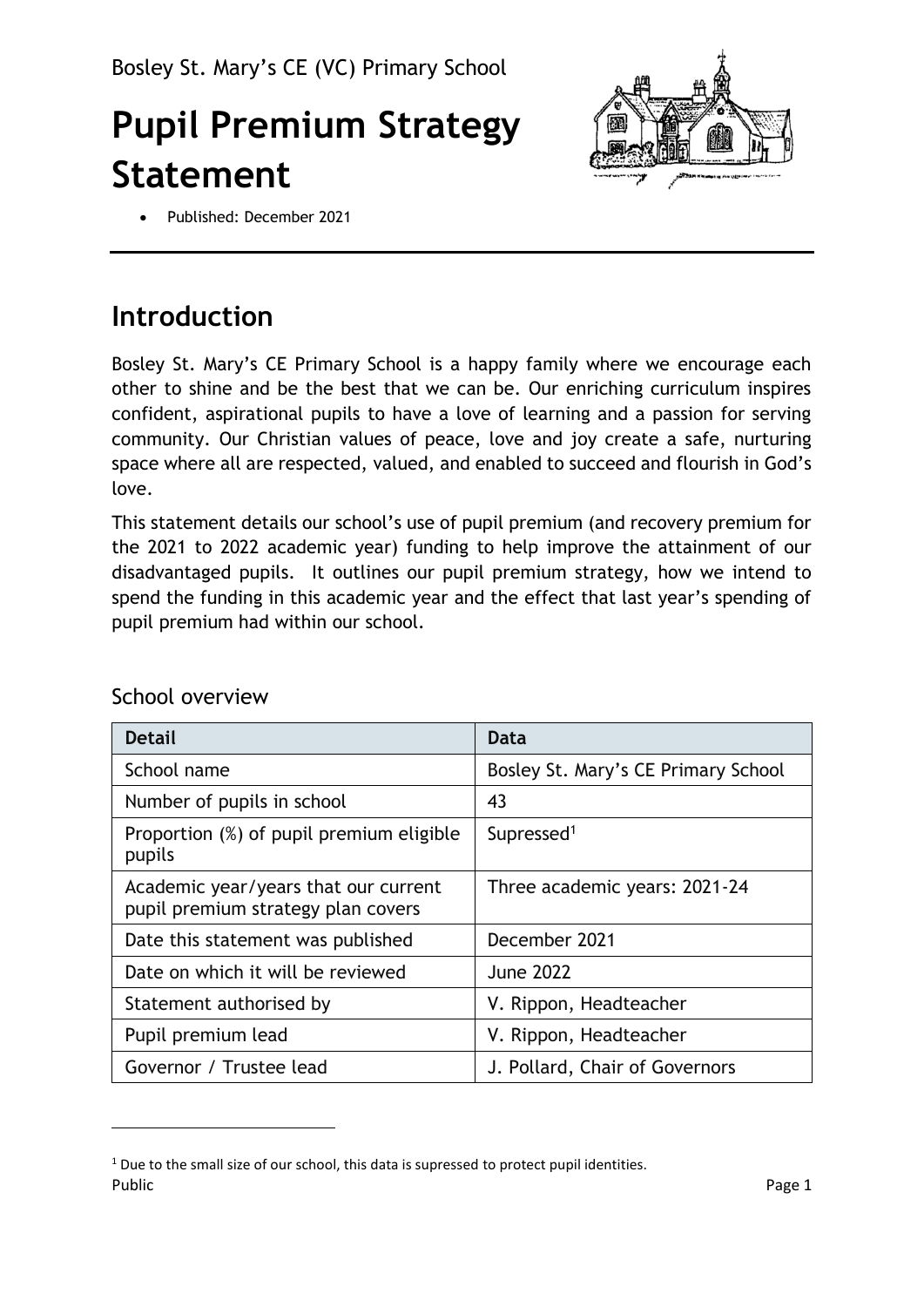### Funding overview

| <b>Detail</b>                                             | Amount  |
|-----------------------------------------------------------|---------|
| Pupil premium funding allocation this academic year       | £8,027  |
| Recovery premium funding allocation this academic year    | £2,810  |
| Pupil premium funding carried forward from previous years | £Ω      |
| Total budget for this academic year                       | £10,837 |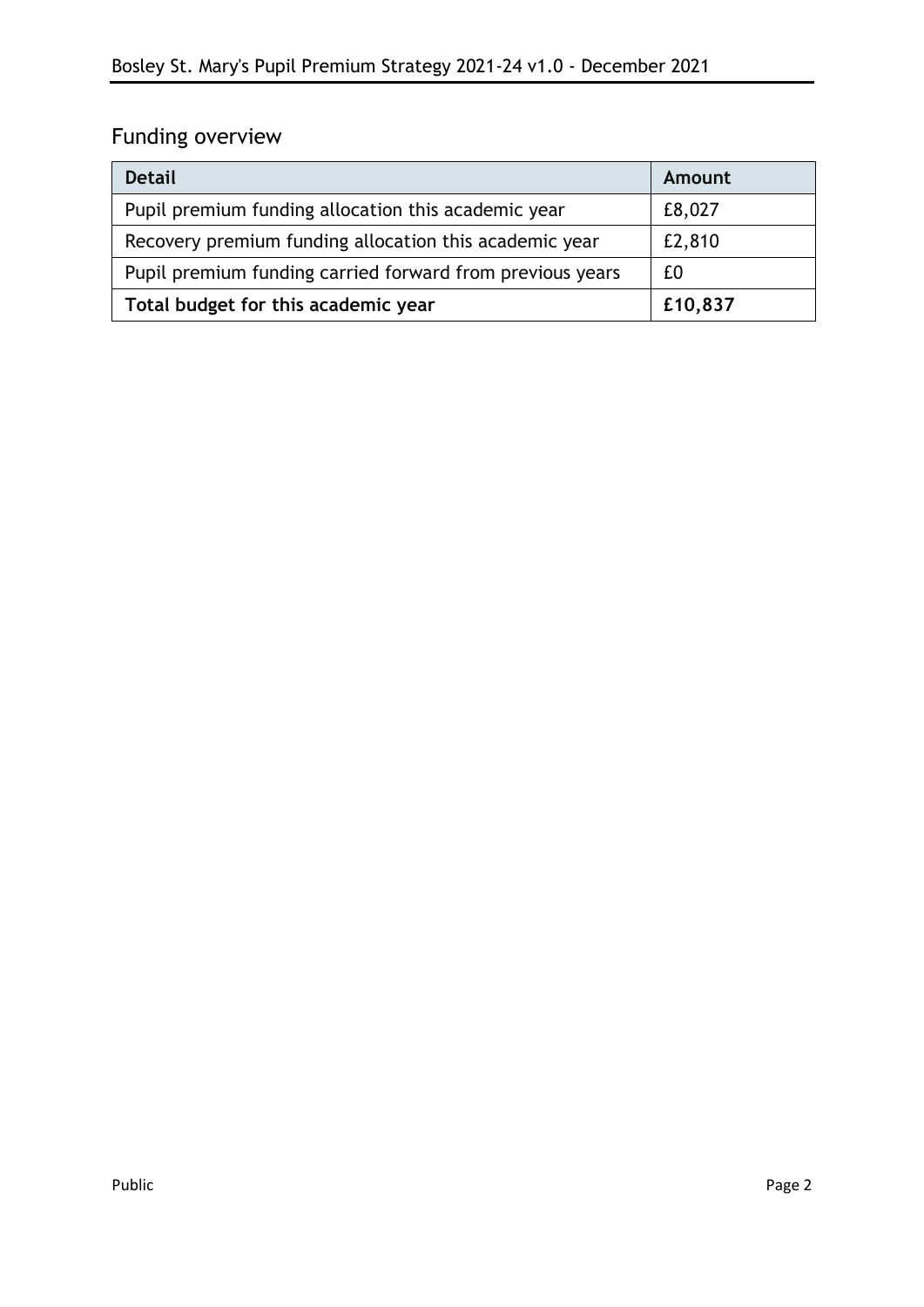### **Part A: Pupil premium strategy plan**

#### Statement of intent

In line with our core Christian values of peace, love and joy, our ultimate objective for disadvantaged pupils is for them to experience and benefit the fullness of their primary education. As with their peers, we aim for them to be confident, aspirational children who have a love of learning and a passion for serving community.

Our pupil premium strategy works towards that by developing both their learning (knowledge and skills) and their capability to access learning (opportunities for enrichment as well as basic, practical tools needed for that). The strategy is based on three key principles:

- 1. Children need to be in the 'right place' emotionally and physically to be able to learn.
- 2. Knowledge and skills are key components of learning, and what this is changes for each subject.
- 3. Learning is only effective when it is partnered with metacognitive strategies.

### Challenges

This details the key challenges to achievement that we have identified among our disadvantaged pupils.

| Challenge<br>number | Detail of challenge                                                  |
|---------------------|----------------------------------------------------------------------|
|                     | Lack of basic skills in mathematics                                  |
|                     | Under-developed oracy skills and comprehension in reading            |
|                     | Limited opportunities to access enriching experiences                |
|                     | Children are not sufficiently prepared physically for the school day |

#### Intended outcomes

This explains the outcomes we are aiming for by the end of our current strategy plan, and how we will measure whether they have been achieved.

| Intended outcome | Success criteria                                   |
|------------------|----------------------------------------------------|
| Basic skills in  | 100% of children, in receipt of PPG, make at least |
| mathematics      | expected progress                                  |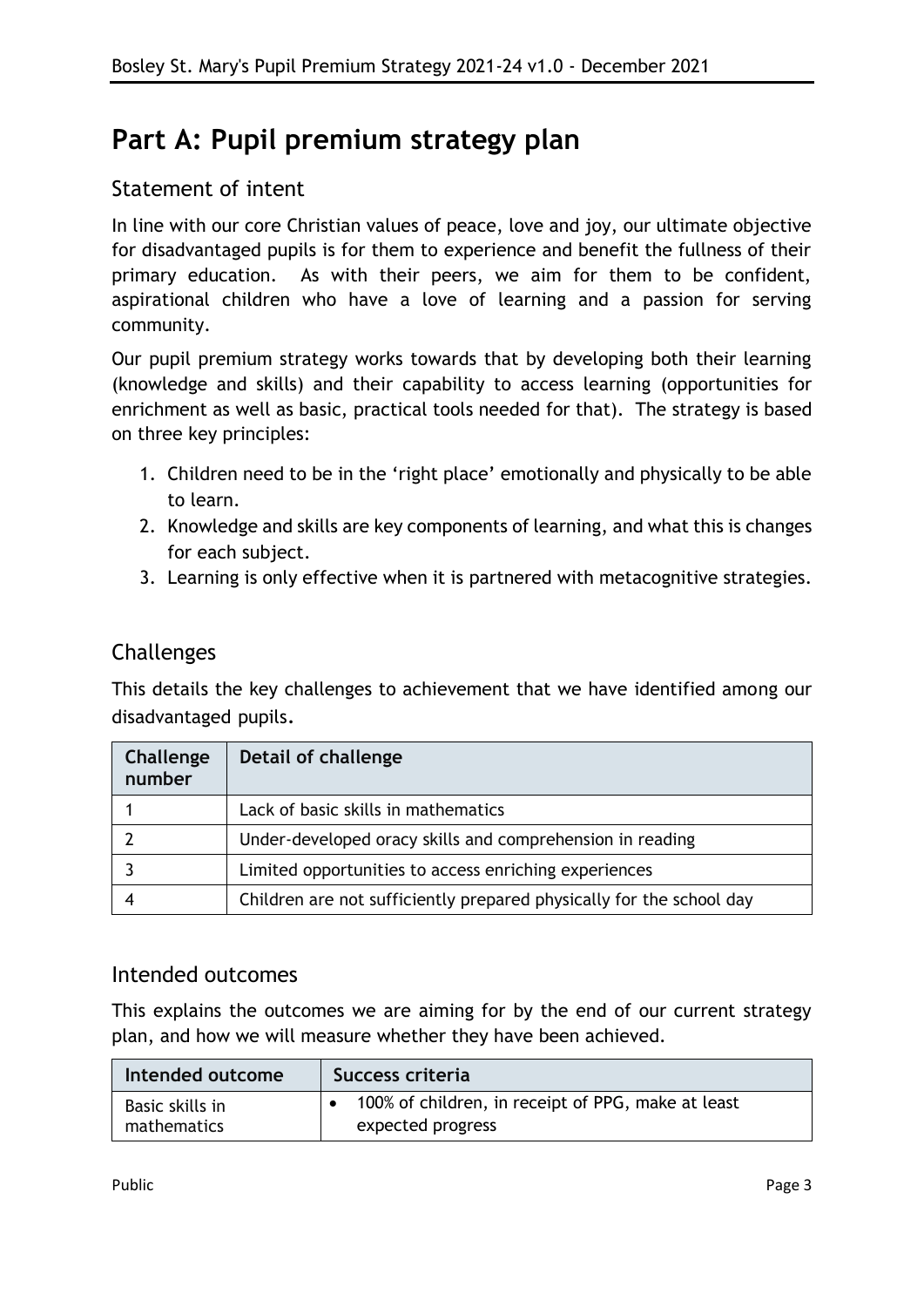| Intended outcome                                            | Success criteria                                                                                                                                                                                                                                                                                                                                                                                                                                                                                                                                                                                                                                                                                                                                                                                                                                                                                                                                                                                                                                                                                                                                                                                                                                                                                                                                                                  |  |  |
|-------------------------------------------------------------|-----------------------------------------------------------------------------------------------------------------------------------------------------------------------------------------------------------------------------------------------------------------------------------------------------------------------------------------------------------------------------------------------------------------------------------------------------------------------------------------------------------------------------------------------------------------------------------------------------------------------------------------------------------------------------------------------------------------------------------------------------------------------------------------------------------------------------------------------------------------------------------------------------------------------------------------------------------------------------------------------------------------------------------------------------------------------------------------------------------------------------------------------------------------------------------------------------------------------------------------------------------------------------------------------------------------------------------------------------------------------------------|--|--|
| Oracy and<br>comprehension in<br>reading                    | 100% of children, in receipt of PPG, to attain in line with<br>$\bullet$<br>their starting points<br>100% of children, in receipt of PPG, to achieve a Good<br>$\bullet$<br>Level of Development in EYFS.<br>100% of children to explain what they have learnt that is<br>٠<br>new<br>100% of children to know what they need to do to<br>$\bullet$<br>improve in their learning<br>100% of parents, of children who receive the PPG,<br>$\bullet$<br>attending how they can help their child at home<br>meetings.<br>100% of children, in receipt of PPG, make at least<br>$\bullet$<br>expected progress and at least 33% of children, in<br>receipt of PPG, to make more than expected<br>progress.<br>66% of children, in receipt of PPG, to achieve Age<br>Related Expectation in Reading, Writing and<br>Mathematics combined at the end of each Key Stage.<br>100% of children, in receipt of PPG, to achieve a<br>$\bullet$<br>Good Level of Development in EYFS<br>100% of children Y2-Y6 to make at least 6 months<br>$\bullet$<br>improvement in reading age.<br>100% of children to know what they need to do to<br>$\bullet$<br>improve in their learning.<br>100% of parents, of children who receive the PPG,<br>$\bullet$<br>attending enrichment events.<br>100% of parents, of children who receive the PPG,<br>attending how they can help their child at home |  |  |
|                                                             | meetings.<br>Deliver bespoke interventions where necessary.<br>$\bullet$<br>Children to talk about what they are reading in<br>class.                                                                                                                                                                                                                                                                                                                                                                                                                                                                                                                                                                                                                                                                                                                                                                                                                                                                                                                                                                                                                                                                                                                                                                                                                                             |  |  |
| Accessing enriching<br>experiences                          | 75% to attend a school club<br>$\bullet$<br>100% to attend enrichment experiences<br>Increase the percentage of parents, of children who<br>$\bullet$<br>receive the PPG, attending enrichment events.                                                                                                                                                                                                                                                                                                                                                                                                                                                                                                                                                                                                                                                                                                                                                                                                                                                                                                                                                                                                                                                                                                                                                                            |  |  |
| Family support to<br>prepare children for<br>the school day | 100% of pupils to have one piece of uniform at the<br>$\bullet$<br>beginning of term<br>100% of pupils have snack                                                                                                                                                                                                                                                                                                                                                                                                                                                                                                                                                                                                                                                                                                                                                                                                                                                                                                                                                                                                                                                                                                                                                                                                                                                                 |  |  |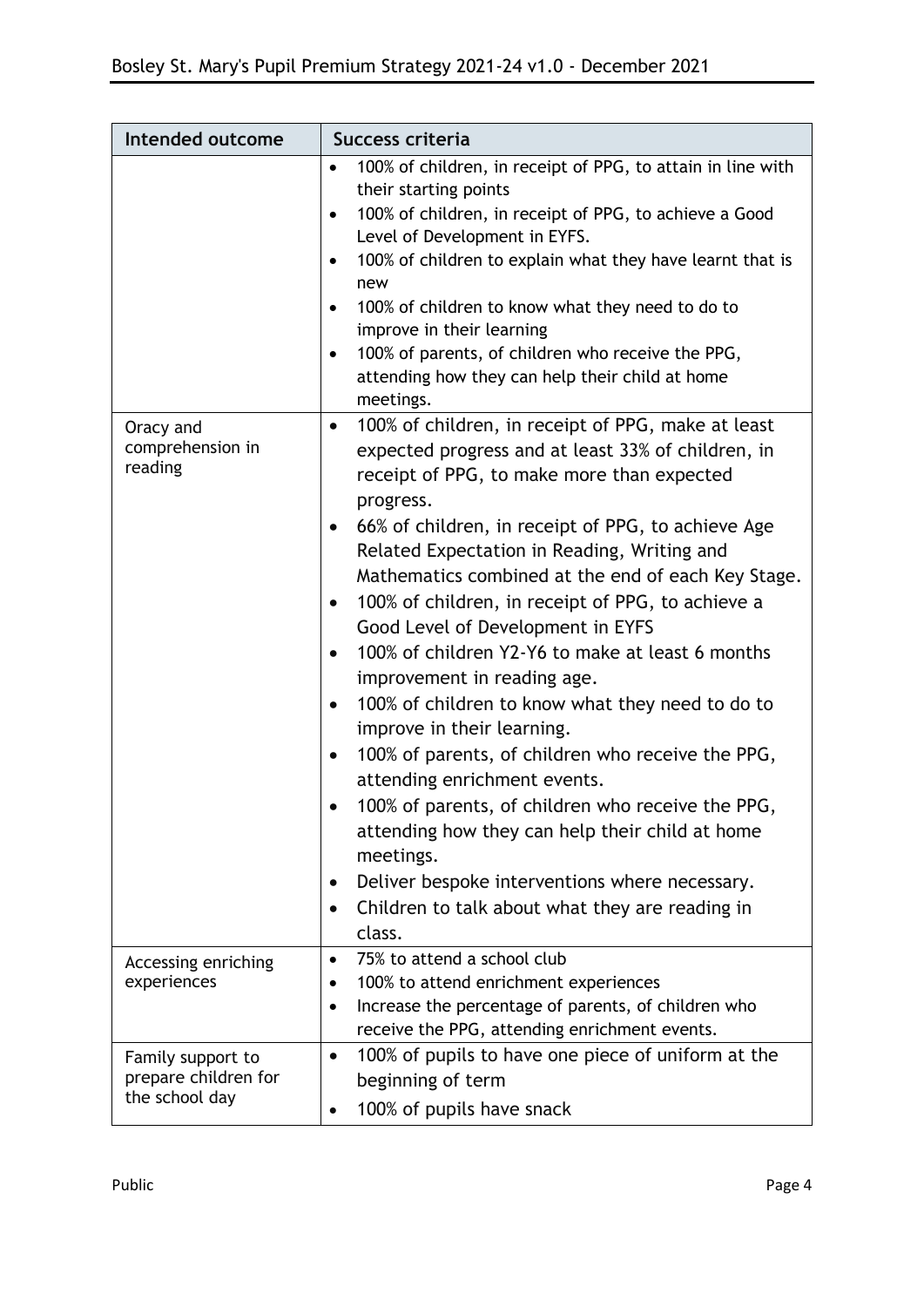### **Activity in this academic year**

This details how we intend to spend our pupil premium (and recovery premium funding) this academic year to address the challenges listed above.

### Teaching (for example, CPD, recruitment and retention)

Budgeted cost: £2,400

| <b>Activity</b>                                                                                                                         | Evidence that supports this approach                                                                                                                                         | Challenge<br>number(s)<br>addressed |
|-----------------------------------------------------------------------------------------------------------------------------------------|------------------------------------------------------------------------------------------------------------------------------------------------------------------------------|-------------------------------------|
| CPD opportunities in key<br>academic focus areas of<br>reading and mathematics.<br>This activity covers the<br>cost of supply teachers. | Expert teachers have the largest impact<br>on children's learning - HATTIE, J. (2012).<br>Visible learning for teachers: maximizing<br>impact on learning. London: Routledge | 1 and $2$                           |

### Targeted academic support (for example, tutoring, one-to-one support structured interventions)

#### Budgeted cost: £6,500

| <b>Activity</b>                                                                  | Evidence that supports this approach                                                                                                                                                                                                                                                 | Challenge<br>number(s)<br>addressed |
|----------------------------------------------------------------------------------|--------------------------------------------------------------------------------------------------------------------------------------------------------------------------------------------------------------------------------------------------------------------------------------|-------------------------------------|
| One-to-one tuition in<br>basic maths, reading<br>and writing skills              | High impact intervention that focuses on<br>the children's gaps in learning and<br>provides a bespoke package to overcome<br>these barriers to learning. The EEF toolkit<br>identifies 1:1 tuition as having some of<br>the highest impact (6 months progress)<br>but is cost heavy. | 1 and $2$                           |
| Nessy - structured, Orton-<br>Gillingham reading and<br>spelling programme (200) | EEF Key Stage 1 and Key Stage 2 Improving<br>literacy guidance p11.                                                                                                                                                                                                                  | $\overline{\phantom{a}}$            |
|                                                                                  | Nessy has been awarded the British<br>Dyslexia Association mark of quality<br>assurance.                                                                                                                                                                                             |                                     |
| One-to-one and small<br>group phonics<br>intervention based on<br>Read Write Inc | EEF Key Stage 1 and Key Stage 2 Improving<br>literacy guidance p11.                                                                                                                                                                                                                  | $\overline{\phantom{a}}$            |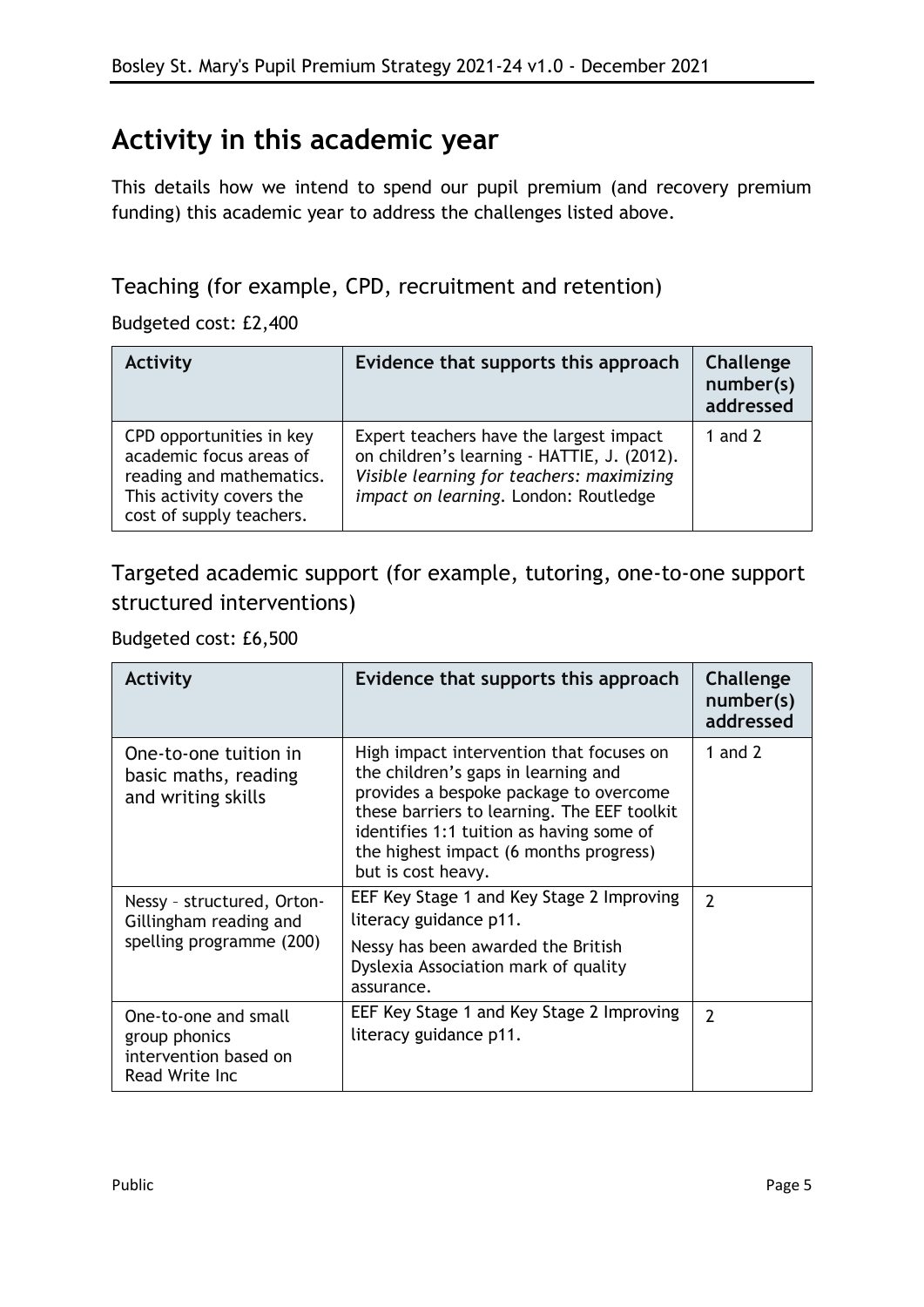| <b>Activity</b>                                               | Evidence that supports this approach                                | Challenge<br>number(s)<br>addressed |
|---------------------------------------------------------------|---------------------------------------------------------------------|-------------------------------------|
| Development of VIPERS<br>approach to reading<br>comprehension | EEF Key Stage 1 and Key Stage 2 Improving<br>literacy guidance p11. |                                     |

### Wider strategies (for example, related to attendance, behaviour, wellbeing)

#### Budgeted cost: £1,900

| <b>Activity</b>                                             | Evidence that supports this approach                                                                                                | Challenge<br>number(s)<br>addressed |
|-------------------------------------------------------------|-------------------------------------------------------------------------------------------------------------------------------------|-------------------------------------|
| Attendance at after-<br>school clubs                        | Cultural capital activities - linked to the<br>curriculum - the EEF toolkit Social and<br>Emotional Learning and Ofsted EIF.        | $\overline{3}$                      |
| Attendance at enrichment<br>experiences                     | Cultural capital activities - linked to the<br>curriculum - the EEF toolkit Social and<br>Emotional Learning and Ofsted EIF.        | 3                                   |
| Swimming lessons                                            | Cultural capital activities - linked to the<br>curriculum - the EEF toolkit Social and<br>Emotional Learning and Ofsted EIF.        | 3                                   |
| One piece of unform at<br>the start of the academic<br>year | Support parents with the cost of uniform<br>by buying an initial clothing. P30 of the<br>EEF toolkit Social and Emotional Learning. | 4                                   |
| Wrap around care (up to 3<br>sessions per week)             | Cultural capital activities - linked to the<br>curriculum - the EEF toolkit Social and<br>Emotional Learning and Ofsted EIF.        | 3, 4                                |
| Daily snack availability                                    | P30 of the EEF toolkit Social and<br>Emotional Learning.                                                                            | 4                                   |

### **Total budgeted cost: £ 10,800**